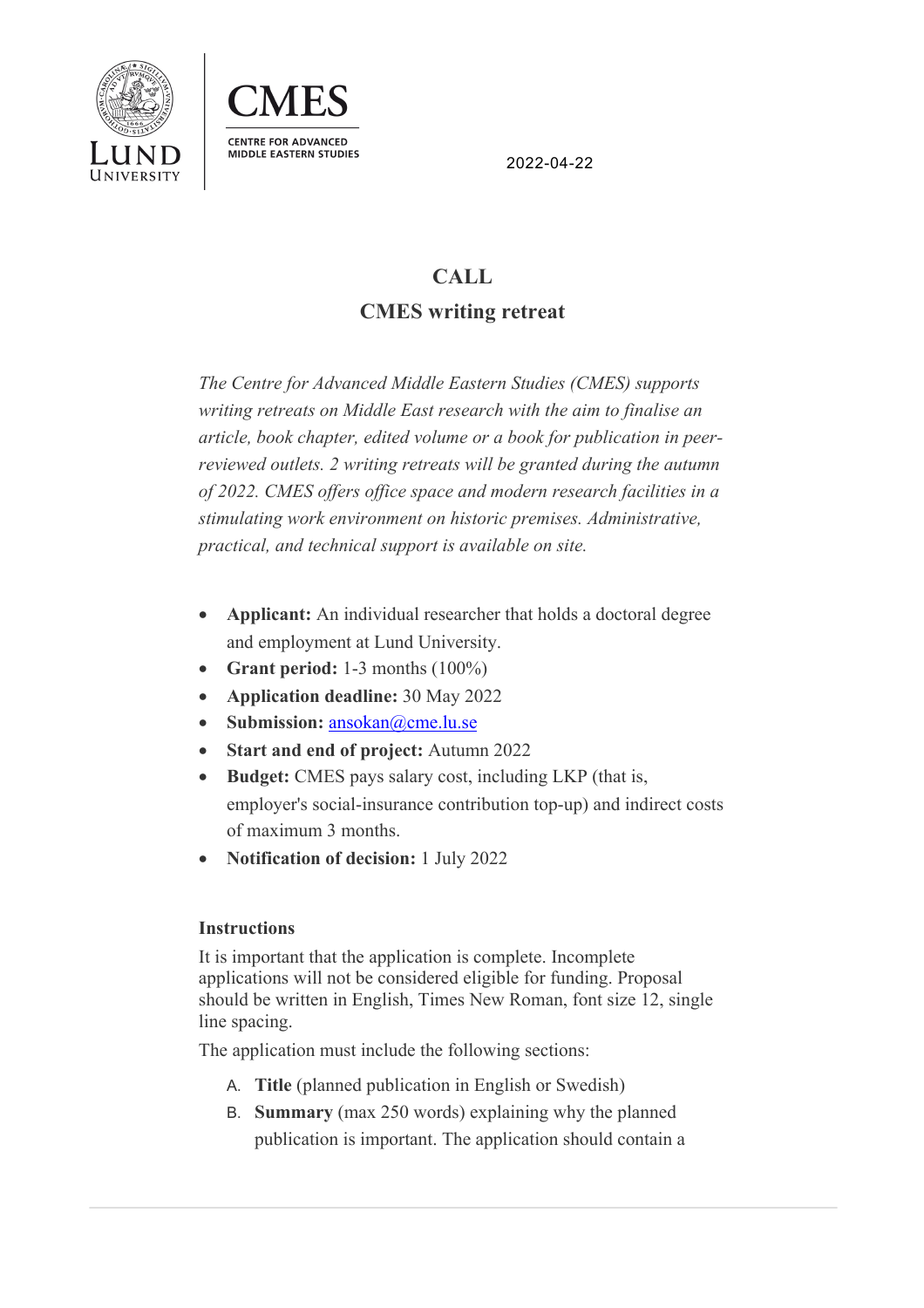summary of conducted research and what remains to be done. The application is assessed according to quality, feasibility and scholarly contribution to international research front.

- C. **Description of publication.** This should include research question, empirical material, theory, method, and contribution to the international research front. The scholarly work to be carried out must take the form of a detailed outline for the planned publication. It should clearly state that after the writing retreat, the text should be complete for printing no later than one year after completion of the writing retreat.
- D. **CV** (1 page) and **list of publications** (10 most important ones) of the applicant
- E. **Budget** with specified start and end dates. Budget refers to salary costs. Translation, language editing, and open access publishing costs are not covered.
- F. **Statement**: The applicant should ensure that the research is compatible with the ethical guidelines of the Swedish Research Council and that ethical review is carried if necessary.
- **G. Signatures and endorsement from head of department**  should be enclosed with the application.

## **Conditions for research funding**

- Writing retreat is only for a single applicant with employment at Lund University that is not already funded by the CMES/MECW and that has not received a CMES writing retreat during the last 2 years.
- The applicant has to take a leave of absence from the ordinary position that corresponds to the working hours at the CMES.
- The applicant will be provided office space at CMES and is expected to take part of CMES research activities.
- Three months after the funding ends, the researcher is to submit a final report on the conducted research.
- Publications should be using Open Access (OA costs are provided for by Lund University Central Library and CMES).